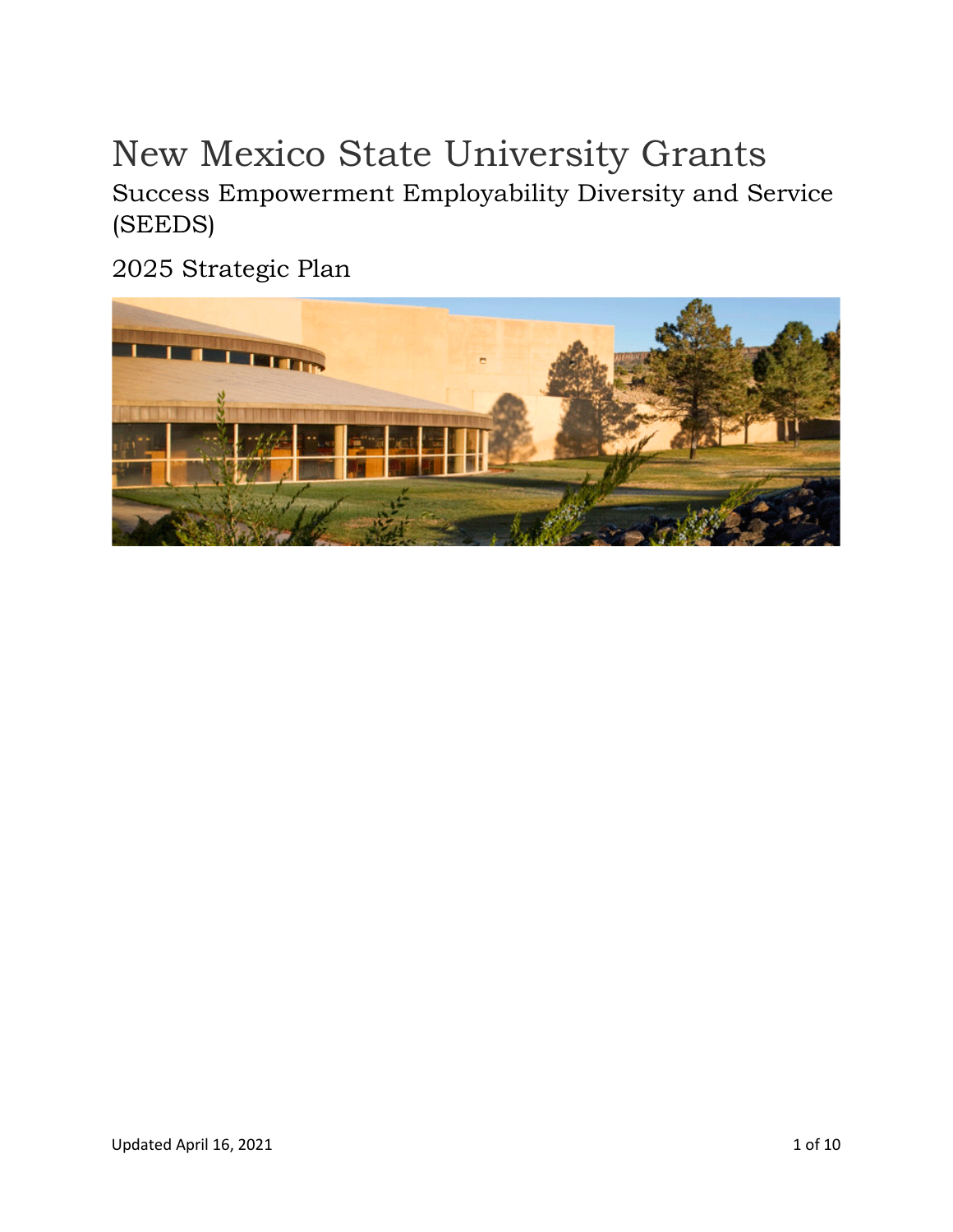# Mission Statement

NMSU Grants provides an accessible quality education through innovative teaching and learning that promotes respect and service for our diverse students and community.

# Vision Statement

To embrace innovation in teaching and learning to promote a sustainable prosperous community.

# At NMSU Grants We Value:

Personal Success Growth Respect Healthy Lifestyles Teamwork Community partnerships Stewardship Excellence Integrity Positive Attitude Employability Empowerment Intellectual Inquiry Social Justice **Creativity** Safe Environment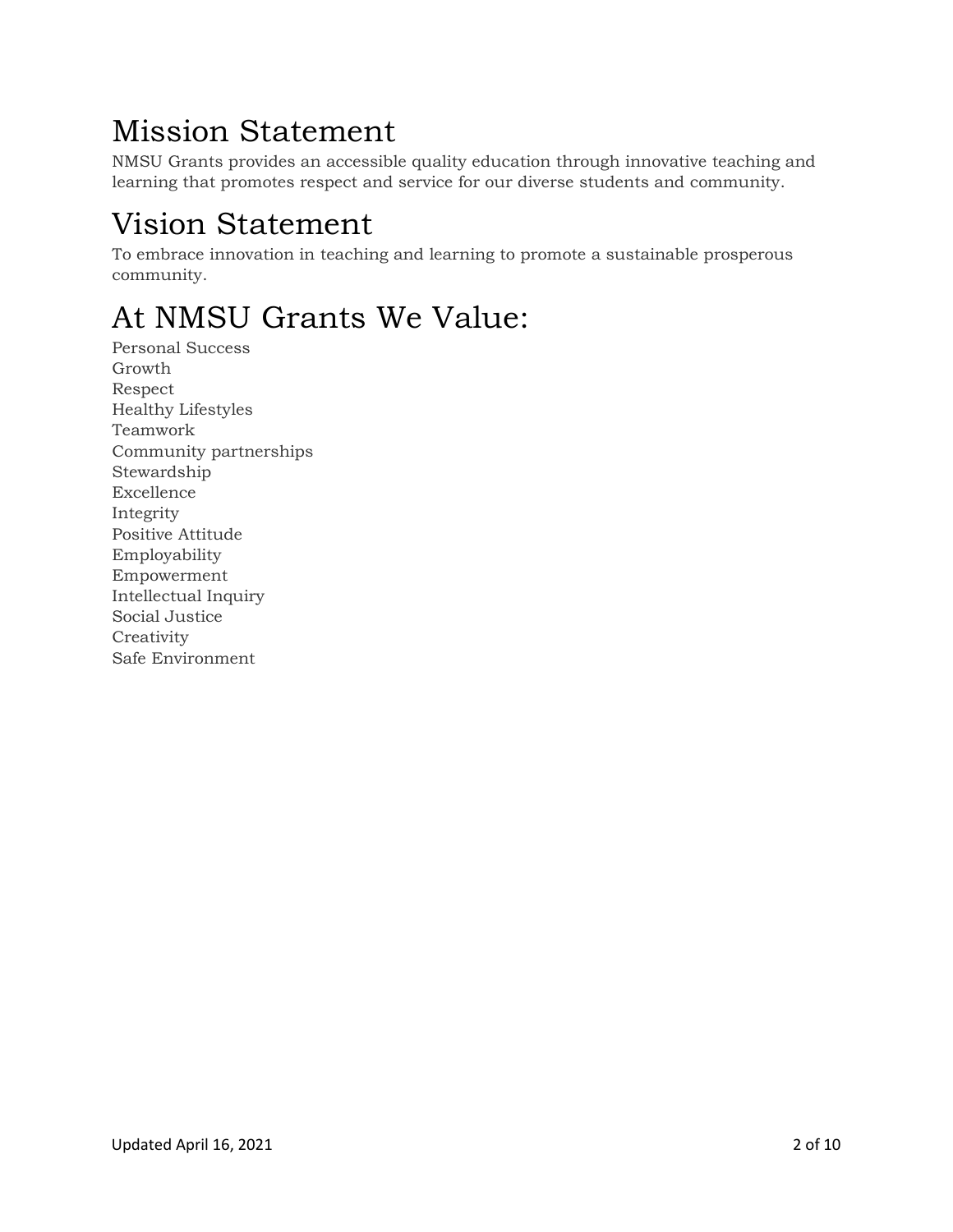## **Goal 1. ENHANCE STUDENT SUCCESS & SOCIAL MOBILITY**

Student success across the NMSU system is driven by commitment to learning, degree completion, and career attainment enriched by our research and outreach enterprise. Our students are served by our culture of inclusivity and educational delivery that meets student needs and includes online and handson learning. Recognizing the diverse backgrounds of students across the system, NMSU Grants provides a supportive environment for students to become a part of, and contribute to, the campus and community, the state, the county, and the world.

**Objective 1.1** Diversify, optimize, and increase enrollment at NMSU Grants

#### Actions

- a. Conduct Annual Community Needs Survey
- b. Develop a robust marketing strategy
- c. Refine and assess institutional student recruitment
- d. Develop and optimize scholarship opportunities to meet student needs
- e. Develop a transition plan for recent high school equivalency completers and dual credit students to enroll at NMSU Grants
- f. Continue summer programs for outreach and transition
- g. Expand Corrections instruction to additional facilities and academic programs.

**Objective 1.2** Increase student learning, retention, and degree attainment

### Actions

- a. Refine and assess institutional student retention
- b. Plan schedule carefully to minimize course and time conflicts
- c. Strengthen academic support centers and support curriculum.
- d. Increase remote accessibility to library services for all students.
- e. Develop alternatives to receive college credit for accumulated experience and knowledge (CLEP testing, credit for prior learning, credit by examination for example, competency-based education)
- f. Provide a sequence of coursework for each certificate and degree program
- g. Encourage faculty to select low-cost textbook options
- h. Explore and provide accelerated program options
- i. Develop a program matrix listing when courses will be offered by semester and academic year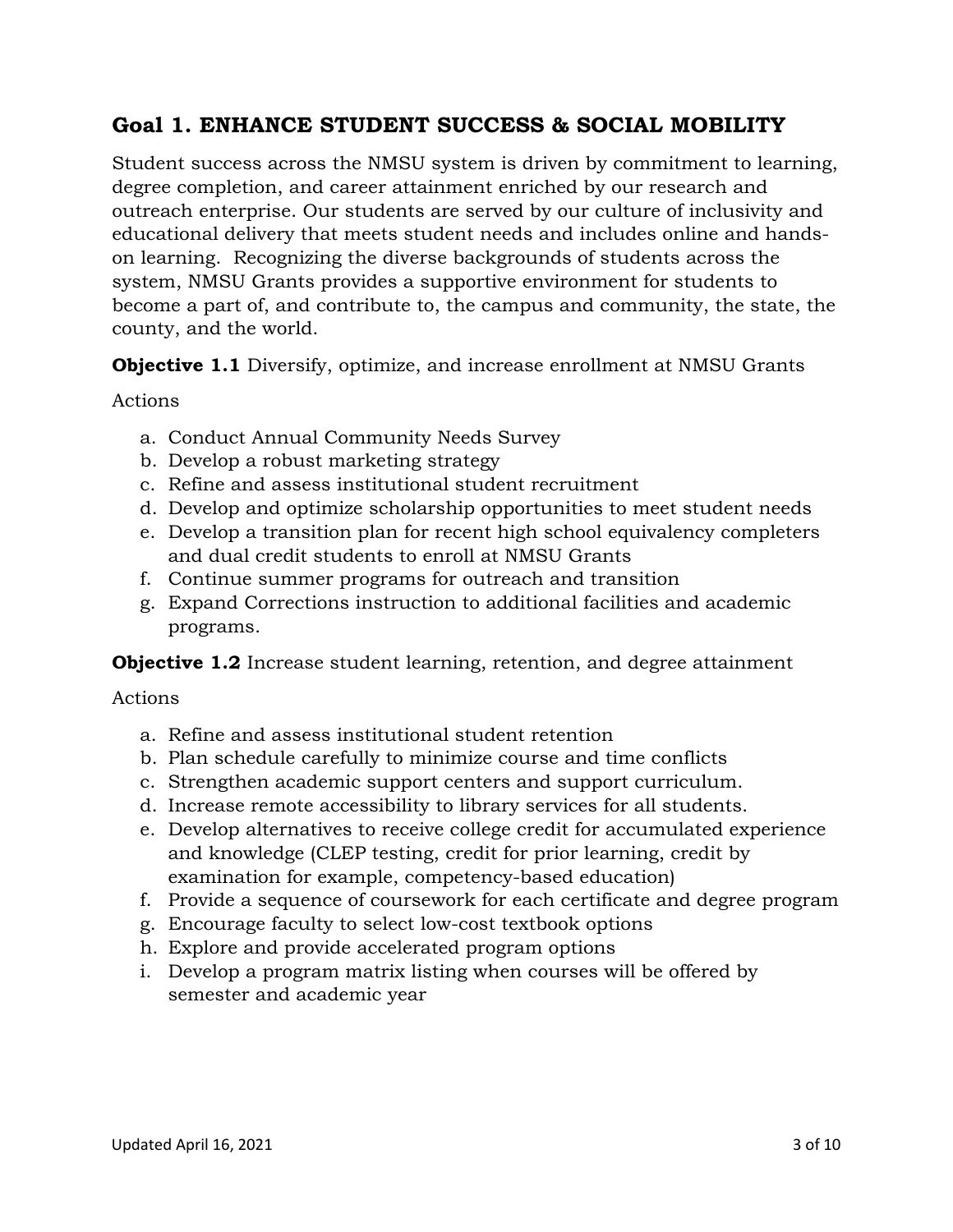**Objective 1.3** Develop a culture of "Aggie Life" reflected by high student engagement through participation and learning in co-curricular experiences.

Actions

- a. Engage students in campus activities like student life events, seminars, workshops and other opportunities
- b. Continue the "Calling all Aggies" or similar campaign
- c. Develop NMSU Grants Traditions such as Student Convocation, Career Fair, Student Success Fair, Student Appreciation, Stress Buster Week, Earth Day, Domestic Violence Awareness
- d. Strengthen student participation in Associated Student Government and other student clubs
- e. Enhance NMSU branding on campus
- f. Create a Student Veterans' Resource Center

**Objective 1.4** Strengthen Career Pathways through service-learning, experiential learning, and research engagement.

Actions

- a. Build relationships with local and regional industries and employers
- b. Seek internship placements
- c. Promote cooperative learning opportunities
- d. Design and integrate service-learning opportunities into curriculum
- e. Offer fieldtrips to explore careers
- f. Promote Capstone Research Projects

**Objective 1.5** Offer an array of engaging, relevant, and accessible academic programs.

Actions

- a. For all degree programs, create and publish learning objectives and assessment plans.
- b. Ensure that all academic programs have published degree plans that include pre-requisites and that are easily navigated.
- c. Support efforts to improve student learning through robust professional development.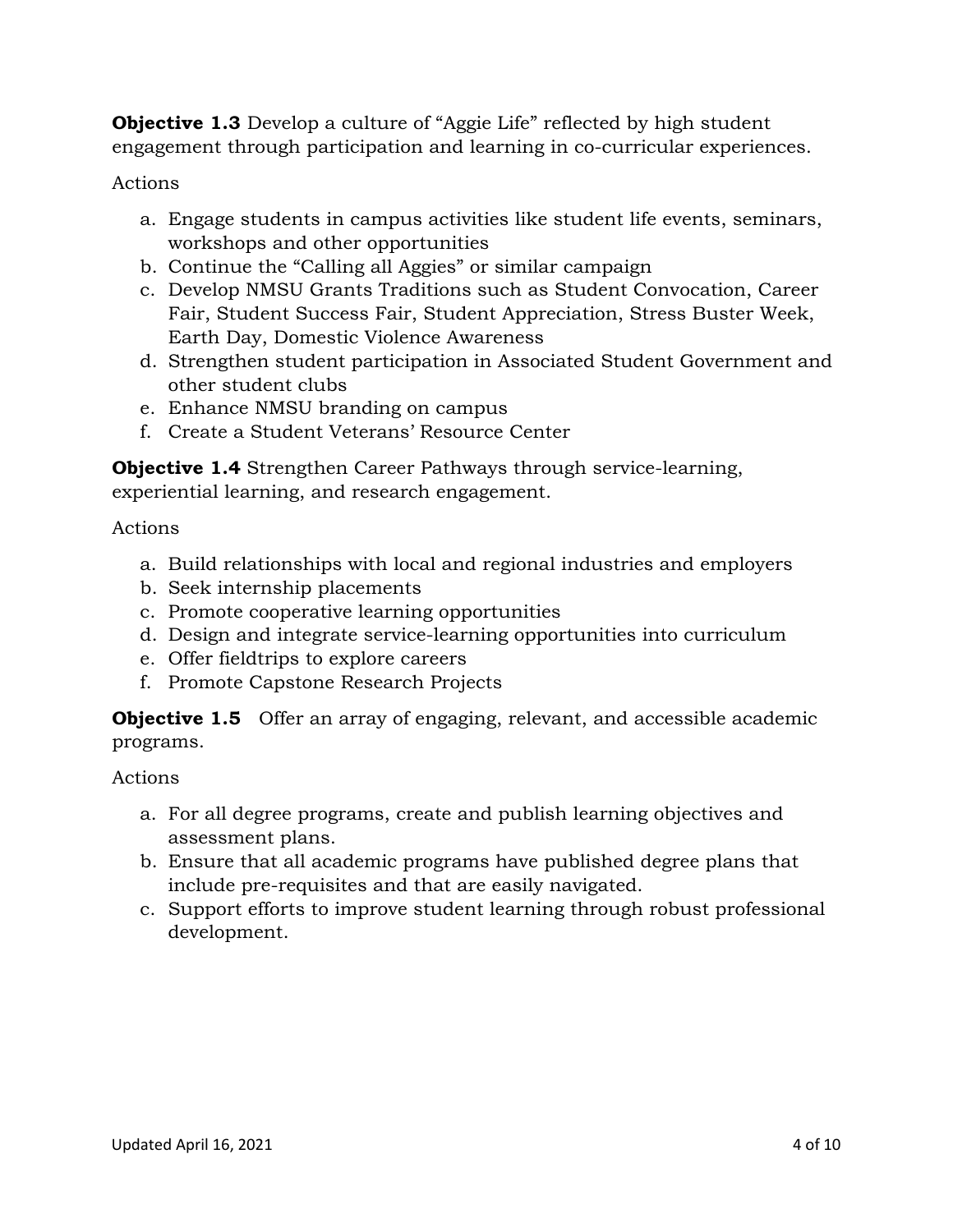### **Leading Indicators**

- Making Progress 30
- Certificate/Degree Completion
- Transfer
- Midterm Grades
- Scholarships and financial aid awarded
- Work-study utilization

## **Goal 1 Key Performance Indicators**

#### **\*This KPI is LEADS 2020-2025 KPI**

- 1. Increase annual enrollment\*
- 2. Maintain a highly affordable average annual net price\*
- 3. Achieve an increase in first year retention rate by  $1\%^*$
- 4. Achieve a total branchfer/transfer out rate at 20%\*
- 5. Achieve a 1% annual increase in awards (certificate and degree)\*
- 6. Achieve an annual increase in STEM-H awards by  $1\%^*$
- 7. Increase the percent of PELL Grant recipients as compared to all eligible students.
- 8. Increase the percent of eligible students receiving financial aid.
- 9. Decrease cohort default rate.
- 10. Increase dollar amount of financial aid awarded (excluding loans).
- 11. Maintain at least 90% utilization of work study positions.
- 12. Increase the percent of first-time full-time degree seeking students academic fall to spring semester persistence rate by 1% annually.
- 13. Increase the percent of first-time full-time degree seeking students award completion within 150% for associate and certificate degrees by 1% annually
- 14. Increase the percent of first-time part-time degree seeking students award completion within 200% for associate and certificate degrees by 1% annually
- 15. Increase the percent of students who complete courses with a C or better at the end of the semester
- 16. Utilize experiential learning as an indicator of student engagement.
- 17. Use data from CCSSE to measure Aggie Life and student engagement.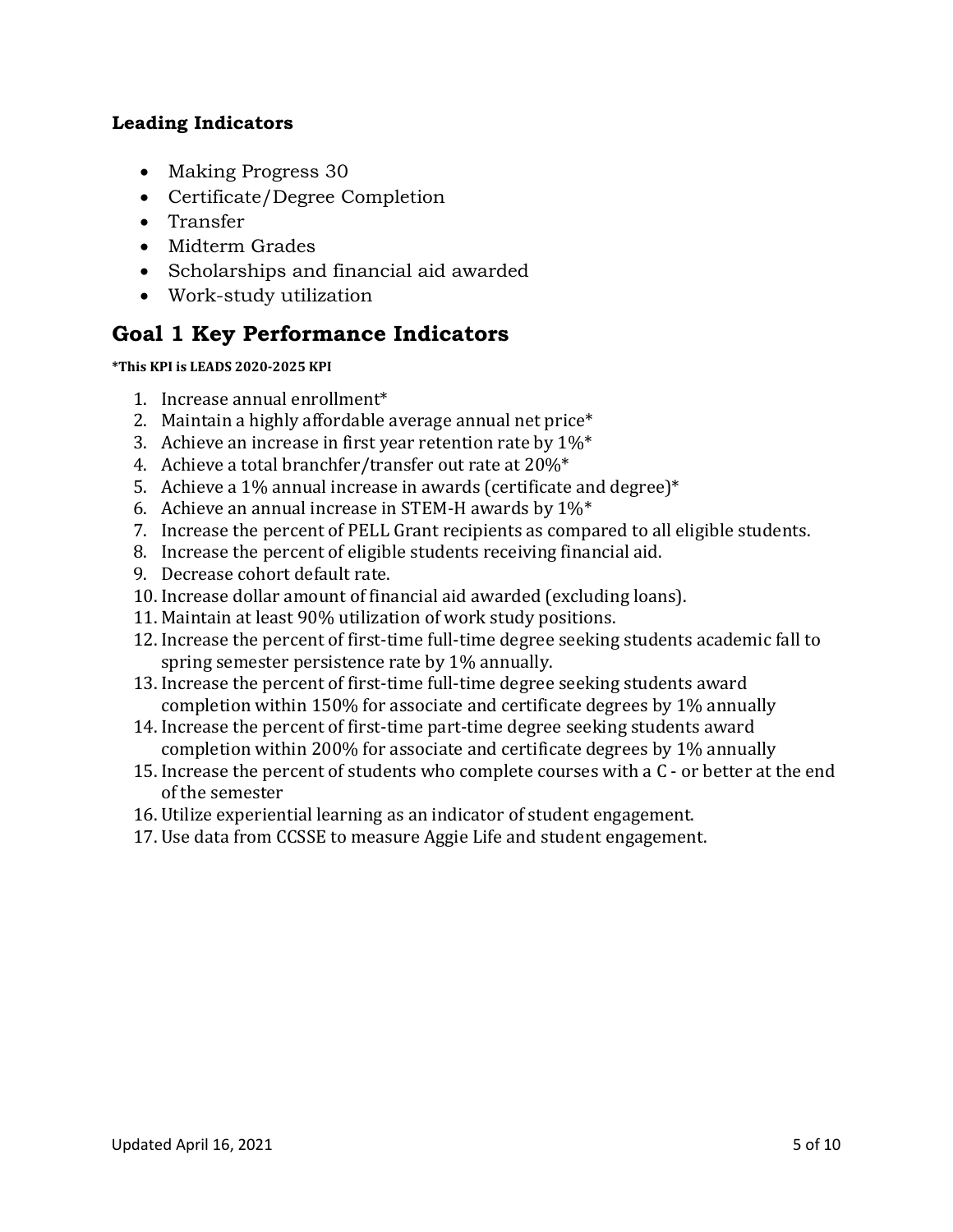## **GOAL 2. ELEVATE RESEARCH & CREATIVITY**

NMSU recognizes that all disciplines advance research, scholarship and creative activity, and along with the assets of the state of New Mexico, create a strong foundation for teaching, learning, education, training, innovation, and economic development.

**Objective 2.1** Facilitate the convergence of research and creative activity to address local and global challenges, integrated with undergraduate student education.

Actions

- a. Expand faculty and staff grant-writing submissions for faculty led department projects (National Science Foundation grants (STEM areas) Department of Education, USDA and other private sources)
- b. Organize a committee to research grant opportunities, determine feasibility, and initiate efforts to apply.
- c. Develop internship and experiential learning opportunities.
- d. Develop partnerships with NMSU research programs (Alliance Minority Participation)

**Objective 2.2** Intentionally grow humanities, social sciences and creative arts to achieve comprehensive excellence in research and creative activity.

### Actions

a. Initiate collaboration with NMSU Las Cruces to foster growth is these areas.

### **Indicators**

• Increase number of grant proposals

## **Goal 2 Key Performance Indicators**

**\*This KPI is LEADS 2020-2025 KPI**

18. Achieve an annual dollar amount increase in grant revenue per student **\***

19. Increase total dollars of external funding secured annually\*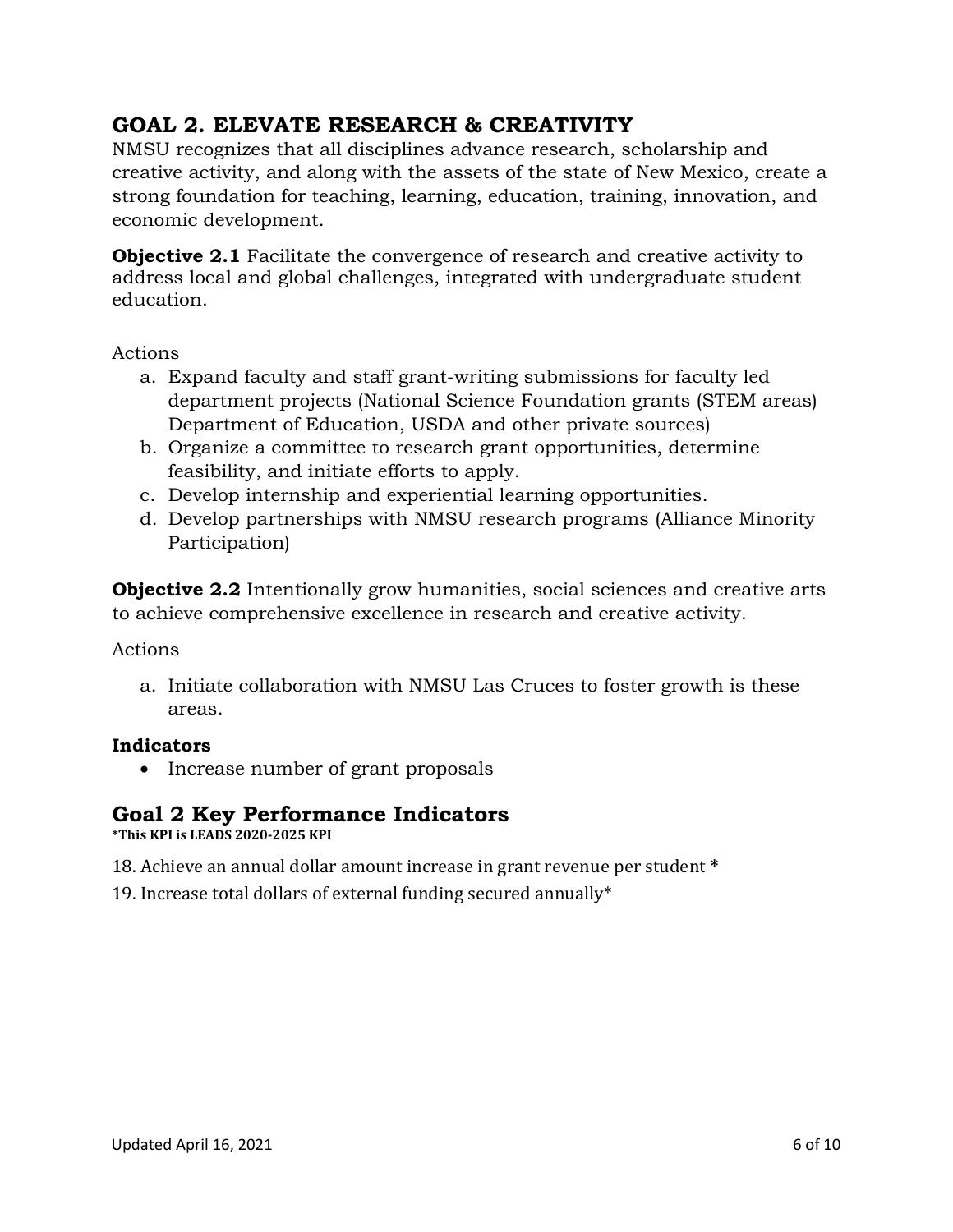# **GOAL 3. AMPLIFY EXTENSION AND OUTREACH**

NMSU outreach extends knowledge beyond the university, drives integration of activities, directly and indirectly, and supports student learning, experiences, and success. Our outreach activities include research, connections with communities and families, multigenerational engagement, economic development and entrepreneurship, and collaborative efforts with industry, corporations, and government entities.

**Objective 3.1** Be a leader in place-based innovation and in economic and community development.

## Actions

- a. Create a local business and industry advisory group
- b. Develop and offer training programs to meet the needs of local businesses
- c. Expand non-credit offerings
- d. Promote Work Keys readiness assessments to community employers
- e. Provide workforce certification programs that can lead to external credentials (A++, ASE, CNA, Microsoft Certification, CPR, EMT for example)
- f. Collaborate with other agencies to implement economic development programs
- g. Maintain and upgrade technology for off campus Outreach Centers

**Objective 3.2** Develop and implement innovative and culturally responsive PK-20 outreach, professional development, and continuing education programs that support social mobility.

### Actions

- a. Develop a plan for faculty and staff to serve in advisory roles for PK-20 outreach.
- b. Expand continuing education, related non-credit courses, and contract training
- c. Engage community members in outreach programs (Poetry Night, MESA events, elementary science programs, local science fair, job training programs, game night for example)

**Objective 3.3** Improve PK-20 Science, Technology, Engineering and Math (STEM) education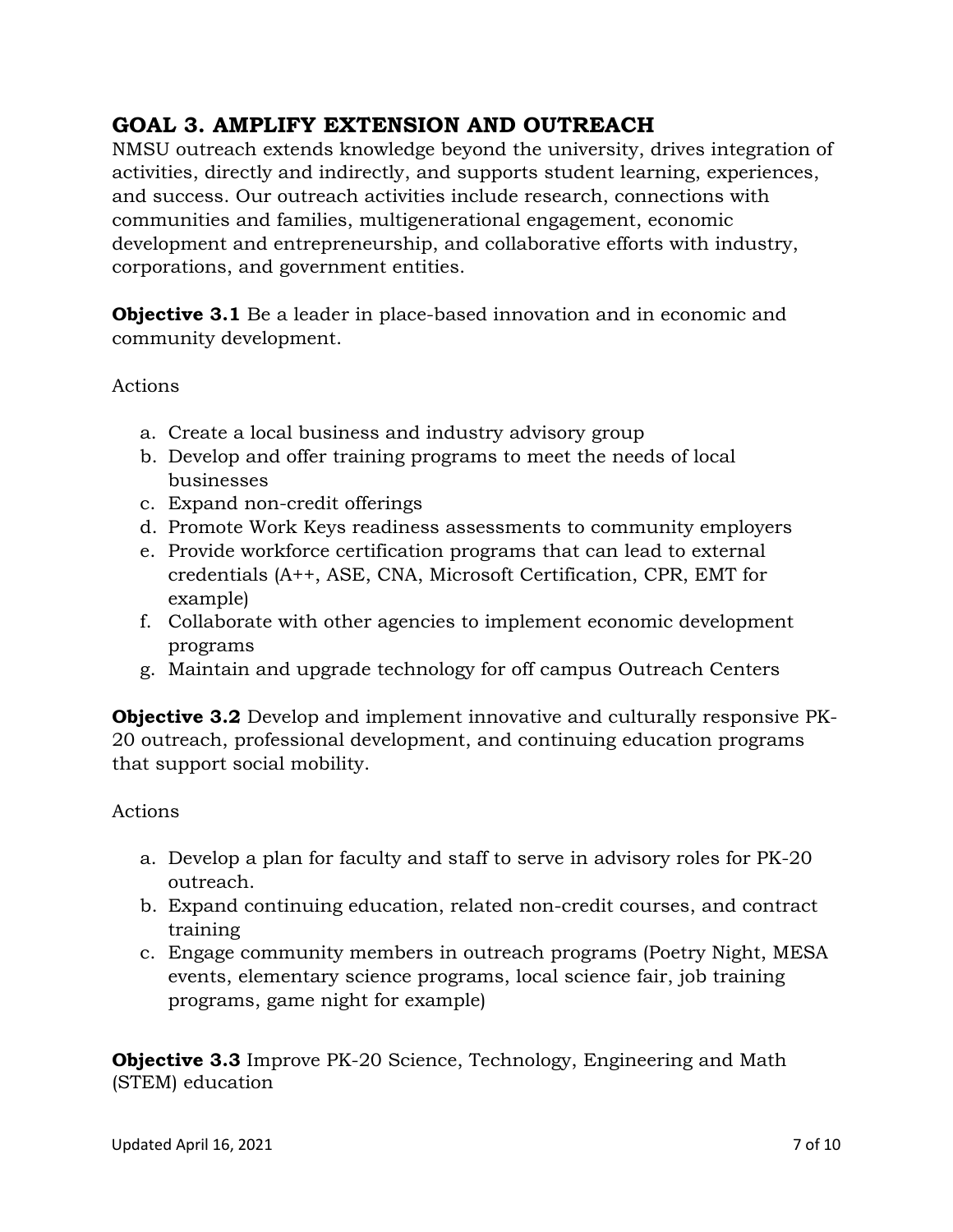## Actions

- a. Strengthen professional relationships between college faculty and PK-12 educators
- b. Originate bridge programs like summer academies that focus on STEAM
- c. Participate in MESA (Math Engineering Science Association) events.
- d. Matriculate Grants Cibola County Early College High School students in college level math and science courses
- e. Explore potential for students to serve in STEAM internships

**Objective 3.4** Strengthen and elevate public–private engagement

Actions

- a. Conduct community interest and engagement surveys
- b. Promote assets of NMSU Grants to prospective private sector partners (Cibola General Hospital, DOT, Tri-State, Core Civic, CDEC, Laguna Development Corporation for example)

**Objective 3.5** Amplify Cooperative Extension and outreach programs and services to increase support for businesses, individuals, and communities.

### Actions

- a. Serve on local advisory groups to support economic development (healthcare, community service organizations, Team 66, Drug Court, Delta Kappa Gamma)
- b. Build a relationship with the local NMSU Cooperative Extension Service

## **Leading Indicators**

- Youth, students, and constituents engaged
- Student, faculty, and staff service to communities
- Local, regional, State, and National Partnerships

## **Goal 3 Key Performance Indicators**

**\*This KPI is LEADS 2020-2025 KPI**

- 20. Increase the number of workforce and contract training hours.\*
- 21. Track number of participants completing Work Keys tests and certifications.\*
- 22. Track number of students registering and testing for certifications exams.
- 23. Develop and maintain active advisory committees.
- 24. Optimize and track facility usage for community service and recreation activities.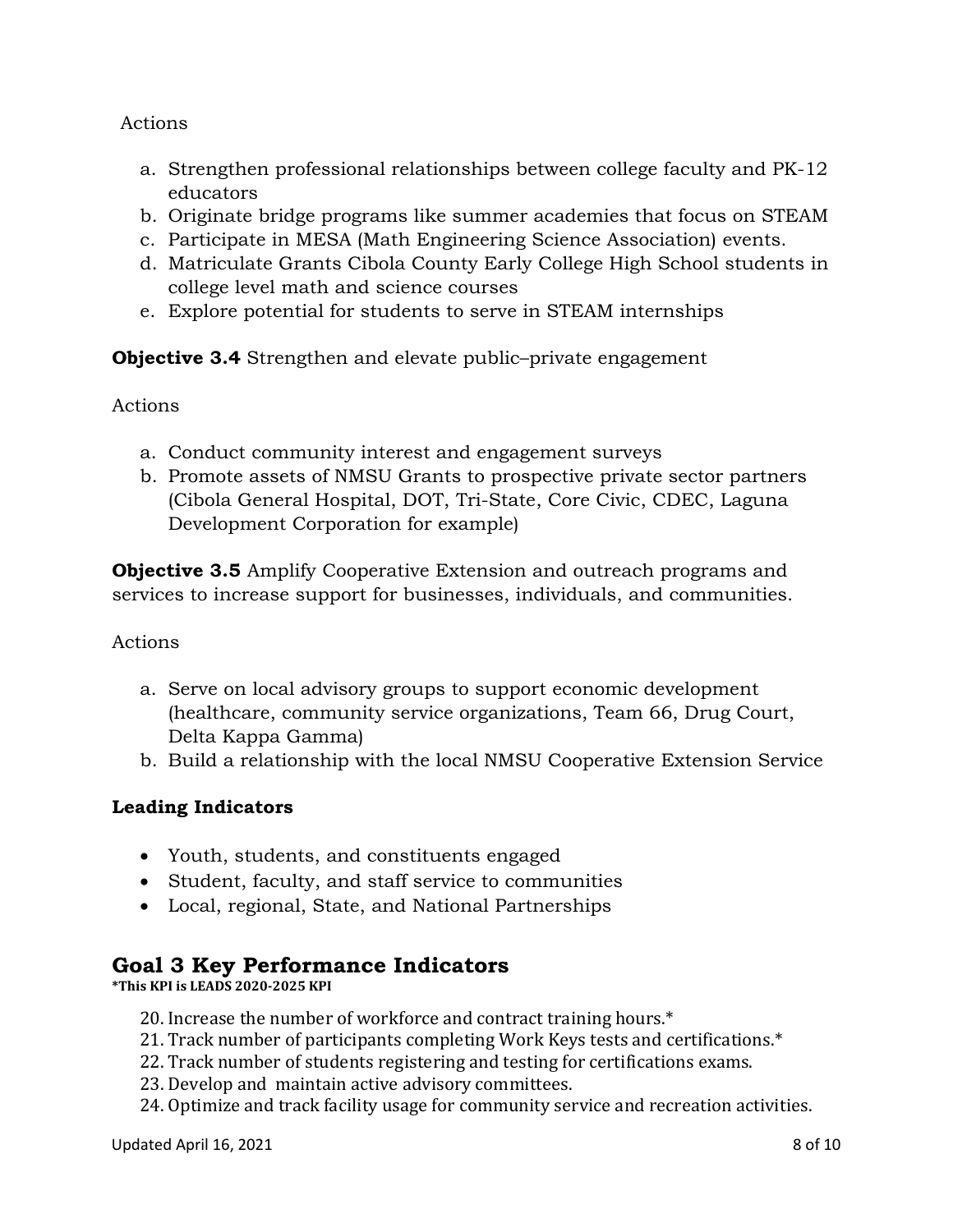## **GOAL 4. STRENGTHEN A ROBUST UNIVERSITY SYSTEM**

**Objective 4.1** Be a recognized leader in valuing the inclusion of diverse participants and in recognizing diversity as an asset among minority-serving, land-grant, and space-grant institutions

Actions

- a. Engage with other minority-serving institutions and adopt best practices
- b. Continue Memorandum of Understanding with local tribal entities.
- c. Recruit faculty and staff reflective of student demographics.
- d. Amplify the role of the Diversity Liaison Officer at NMSU Grants.

**Objective 4.2** Cultivate faculty and staff excellence

Actions

- a. Continue to provide funds for faculty and staff professional development.
- b. Establish an incentive program for faculty and staff improvement and professional development
- c. Develop performance evaluation processes that align, engage, empower, and reward contributions to NMSU system-wide strategic goals
- d. Support faculty and staff through professional development and programs that support their financial, mental, and physical well-being
- e. Develop professional development programs that foster academic and professional excellence and diversity

**Objective 4.3** Establish operational excellence through a metric-driven, service-oriented approach.

Actions

- a. Develop metric-driven decision-making processes that drive operational efficiencies
- b. Incentivize metric-driven unit performance
- c. Ensure support system to enable employees to meet their individual, unit, and enterprise goals

**Objective 4.4** Identify grand challenges and mobilize the University system to execute effective solutions.

Actions

- a. Empower faculty and staff to identify solutions to global challenges
- b. Create opportunities for students to engage in market relevant solutions